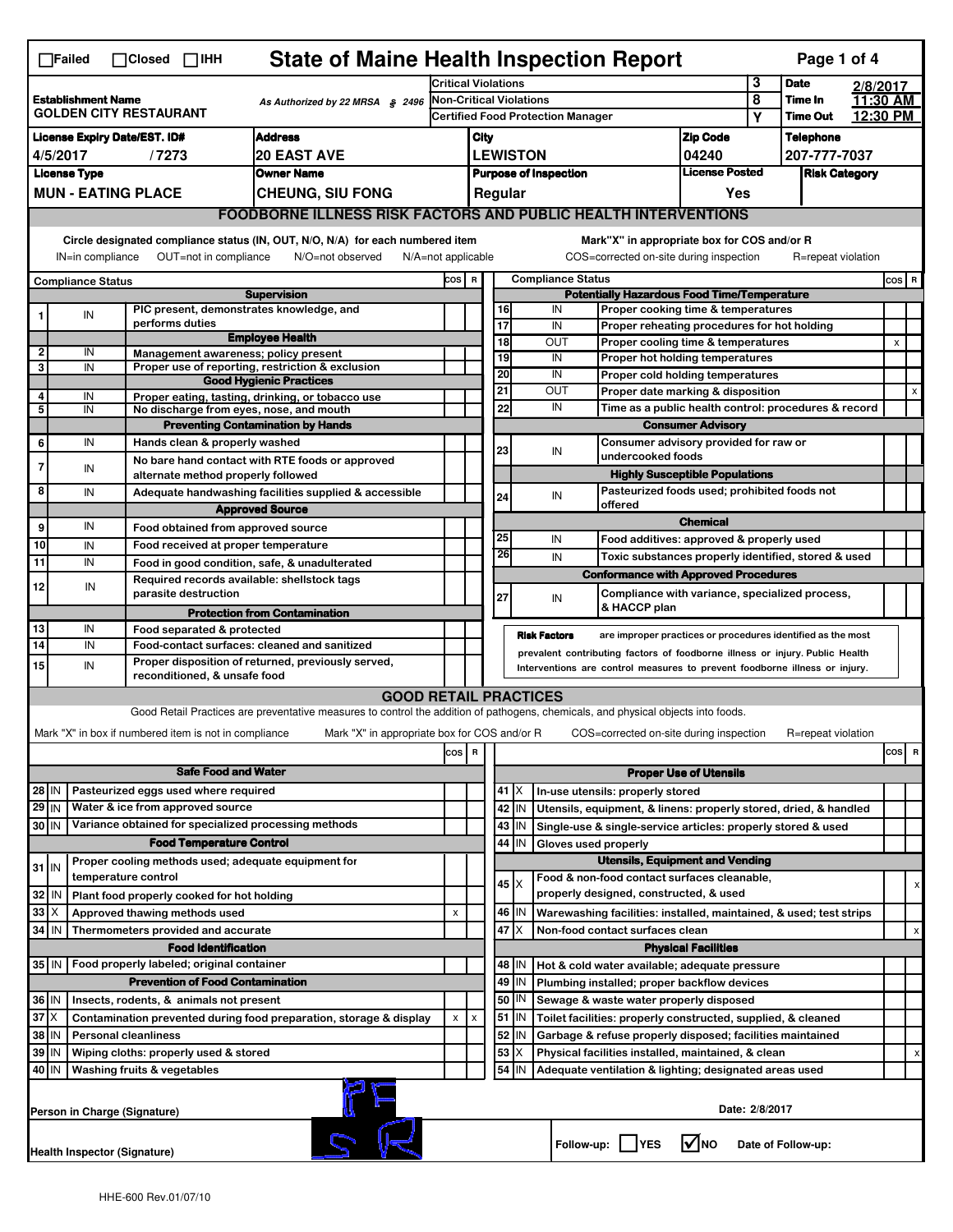|                                                            | Page 2 of 4                          |                                        |                                    |                                  |  |  |  |  |  |
|------------------------------------------------------------|--------------------------------------|----------------------------------------|------------------------------------|----------------------------------|--|--|--|--|--|
| <b>Establishment Name</b><br><b>GOLDEN CITY RESTAURANT</b> |                                      |                                        | As Authorized by 22 MRSA<br>\$2496 |                                  |  |  |  |  |  |
| License Expiry Date/EST. ID#<br>4/5/2017<br>/7273          | <b>Address</b><br><b>20 EAST AVE</b> | City / State<br><b>LEWISTON</b><br>/ME | <b>Zip Code</b><br>04240           | <b>Telephone</b><br>207-777-7037 |  |  |  |  |  |
|                                                            | <b>Temperature Observations</b>      |                                        |                                    |                                  |  |  |  |  |  |
| Location                                                   | <b>Temperature</b>                   | <b>Notes</b>                           |                                    |                                  |  |  |  |  |  |
| hot water                                                  | $120+$                               |                                        |                                    |                                  |  |  |  |  |  |
| walk-in                                                    | 39                                   |                                        |                                    |                                  |  |  |  |  |  |
| sandwich bar                                               | 39                                   |                                        |                                    |                                  |  |  |  |  |  |
| cooler                                                     | 40                                   |                                        |                                    |                                  |  |  |  |  |  |

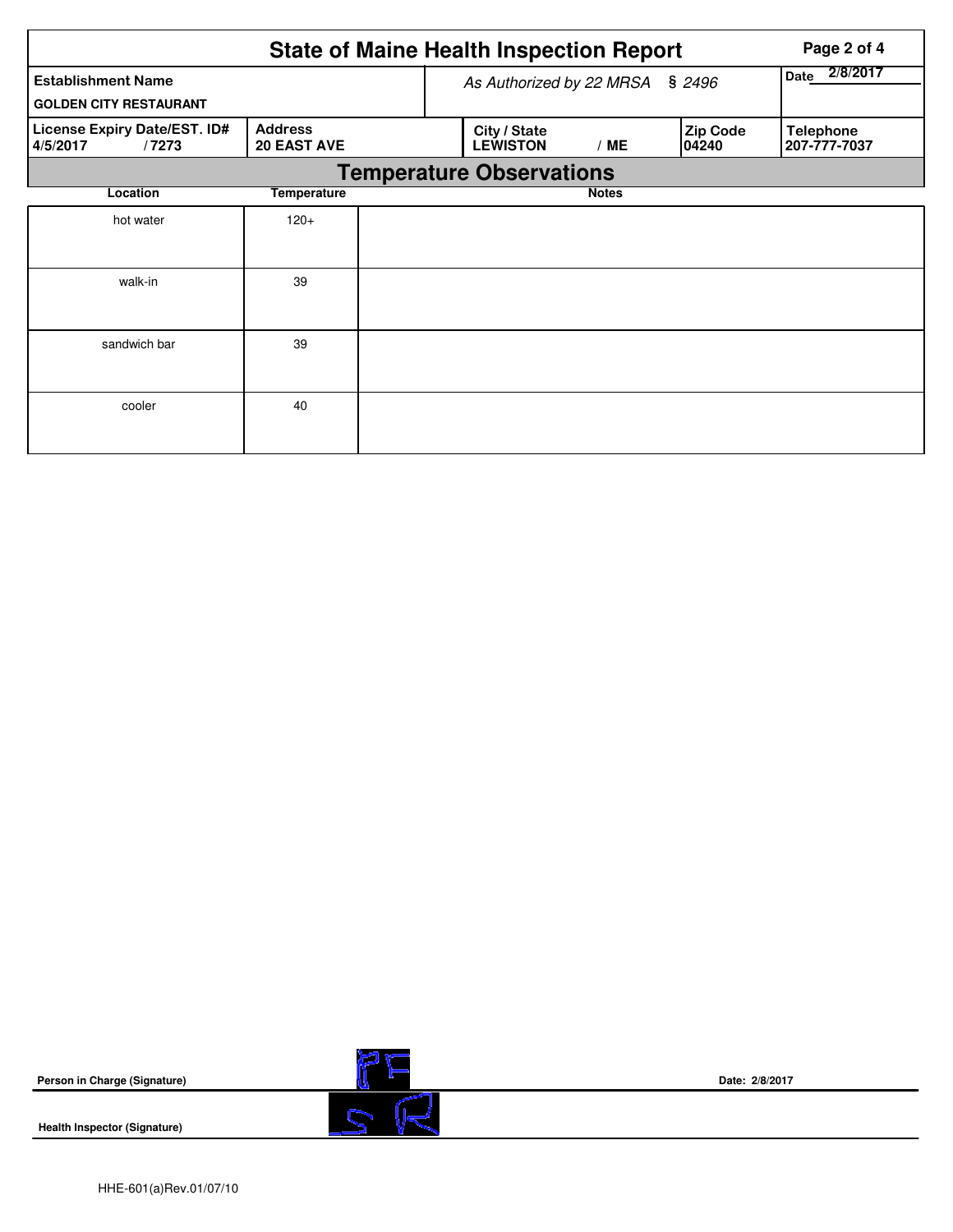|                                                                                                                                                    | Page 3 of 4                                                                                                        |                                 |           |                          |                         |  |  |  |  |  |
|----------------------------------------------------------------------------------------------------------------------------------------------------|--------------------------------------------------------------------------------------------------------------------|---------------------------------|-----------|--------------------------|-------------------------|--|--|--|--|--|
| <b>Establishment Name</b>                                                                                                                          |                                                                                                                    |                                 |           |                          | 2/8/2017<br><b>Date</b> |  |  |  |  |  |
| <b>GOLDEN CITY RESTAURANT</b>                                                                                                                      |                                                                                                                    |                                 |           |                          |                         |  |  |  |  |  |
| <b>License Expiry Date/EST. ID#</b><br>4/5/2017<br>/7273                                                                                           | <b>Address</b><br><b>20 EAST AVE</b>                                                                               | City / State<br><b>LEWISTON</b> | <b>ME</b> | <b>Zip Code</b><br>04240 |                         |  |  |  |  |  |
| <b>Observations and Corrective Actions</b>                                                                                                         |                                                                                                                    |                                 |           |                          |                         |  |  |  |  |  |
| Violations cited in this report must be corrected within the time frames below, or as stated in sections<br>8-405.11 and 8-406.11 of the Food Code |                                                                                                                    |                                 |           |                          |                         |  |  |  |  |  |
| 18: 3-501.14.(A): C: Cooked Potentially hazardous food not cooled to the proper temperature within the proper time periods per code.               |                                                                                                                    |                                 |           |                          |                         |  |  |  |  |  |
|                                                                                                                                                    | INSPECTOR NOTES: Egg rolls left out since 2:00AM temp 56.5discarded and denatured with bleach                      |                                 |           |                          |                         |  |  |  |  |  |
|                                                                                                                                                    | 21: 3-501.17.(D): C: Date marking system used at the Eating Establishment does not meet the criteria list in code. |                                 |           |                          |                         |  |  |  |  |  |
| INSPECTOR NOTES: no date marking on food items need to date mark food items                                                                        |                                                                                                                    |                                 |           |                          |                         |  |  |  |  |  |
| 33: 3-501.13: N: Improper thawing.                                                                                                                 |                                                                                                                    |                                 |           |                          |                         |  |  |  |  |  |
|                                                                                                                                                    | INSPECTOR NOTES: thawing on counter not allowed follow proper thawing procedure per 2013 food code                 |                                 |           |                          |                         |  |  |  |  |  |
|                                                                                                                                                    | 37: 3-305.11: N: Food not protected from contamination during storage.                                             |                                 |           |                          |                         |  |  |  |  |  |
|                                                                                                                                                    | INSPECTOR NOTES: onions sored on floor must be 6" off floor cos                                                    |                                 |           |                          |                         |  |  |  |  |  |
|                                                                                                                                                    | 41: 3-304.12: N: Improper between-use storage of in-use utensils.                                                  |                                 |           |                          |                         |  |  |  |  |  |
| INSPECTOR NOTES: need scoops with handles                                                                                                          |                                                                                                                    |                                 |           |                          |                         |  |  |  |  |  |
| 45: 4-202.15: N: Can openers improperly designed and constructed.                                                                                  |                                                                                                                    |                                 |           |                          |                         |  |  |  |  |  |
| INSPECTOR NOTES: clean can opener                                                                                                                  |                                                                                                                    |                                 |           |                          |                         |  |  |  |  |  |
| 47: 4-601.11.(B): C: Food contact surfaces of cooking equipment not clean.                                                                         |                                                                                                                    |                                 |           |                          |                         |  |  |  |  |  |
|                                                                                                                                                    | <b>INSPECTOR NOTES: clean cooking equipment</b>                                                                    |                                 |           |                          |                         |  |  |  |  |  |
| 47: 4-602.13: N: Non-food contact surfaces are not cleaned at a frequency necessary to preclude accumulation of soil residues.                     |                                                                                                                    |                                 |           |                          |                         |  |  |  |  |  |
| INSPECTOR NOTES: clean shelving units walk-in cooler and freezer& food prep tables                                                                 |                                                                                                                    |                                 |           |                          |                         |  |  |  |  |  |
| 53: 6-201.11: N: Floors, walls, and ceilings are not smooth and easily cleanable.                                                                  |                                                                                                                    |                                 |           |                          |                         |  |  |  |  |  |
| INSPECTOR NOTES: repalce water stained ceiling tiles                                                                                               |                                                                                                                    |                                 |           |                          |                         |  |  |  |  |  |
| 53: 6-501.11: N: The physical facilities are in disrepair.                                                                                         |                                                                                                                    |                                 |           |                          |                         |  |  |  |  |  |
| INSPECTOR NOTES: replace handwashing sink counter and base                                                                                         |                                                                                                                    |                                 |           |                          |                         |  |  |  |  |  |
| 53: 6-501.12: N: The physical facilities are not clean.                                                                                            |                                                                                                                    |                                 |           |                          |                         |  |  |  |  |  |
| <b>INSPECTOR NOTES: clean all floors and walls</b>                                                                                                 |                                                                                                                    |                                 |           |                          |                         |  |  |  |  |  |
|                                                                                                                                                    |                                                                                                                    |                                 |           |                          |                         |  |  |  |  |  |
|                                                                                                                                                    |                                                                                                                    |                                 |           |                          |                         |  |  |  |  |  |
| Person in Charge (Signature)                                                                                                                       |                                                                                                                    |                                 |           | Date: 2/8/2017           |                         |  |  |  |  |  |
| Health Inspector (Signature)                                                                                                                       |                                                                                                                    |                                 |           |                          |                         |  |  |  |  |  |